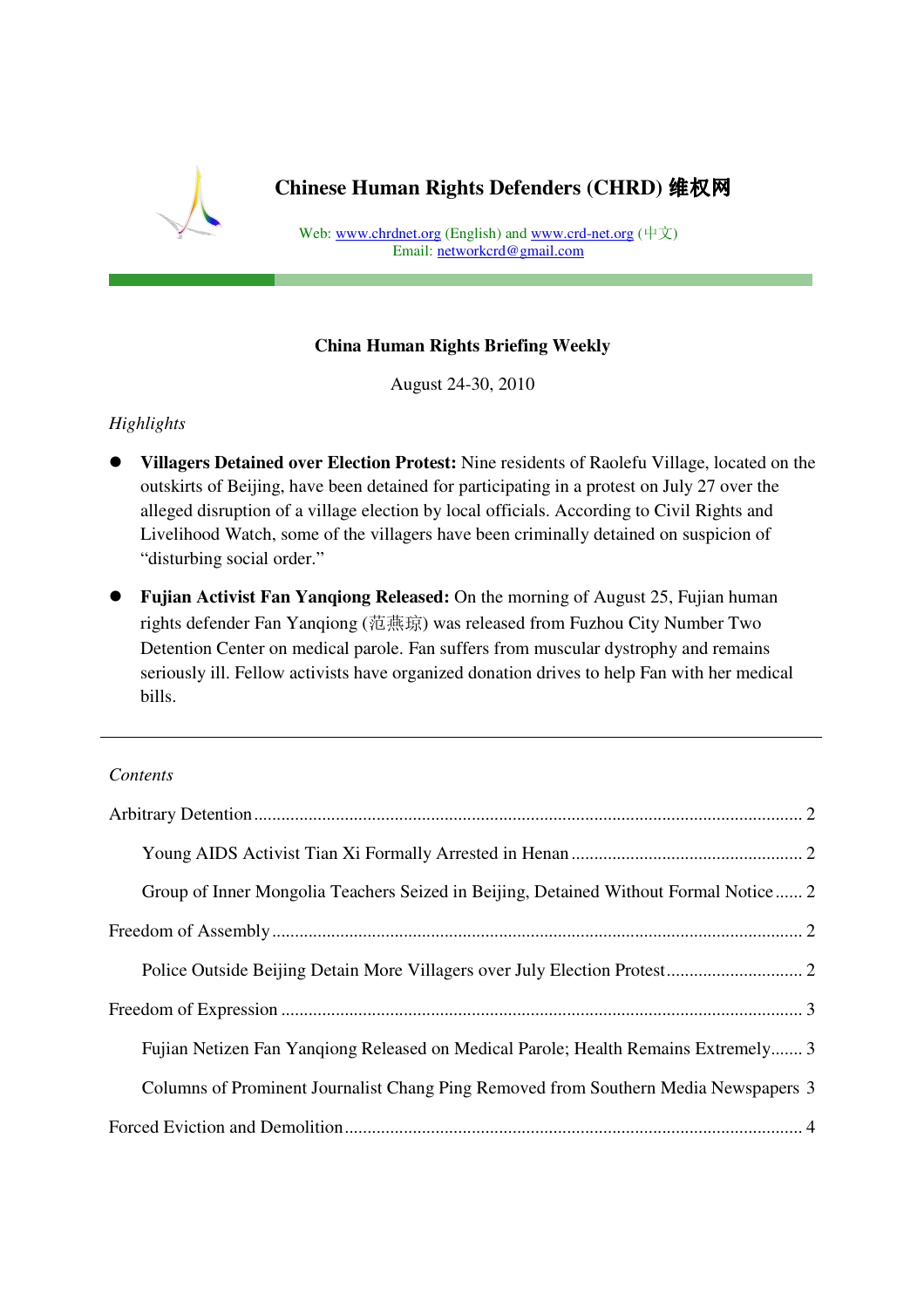| Hunan Writer and Activist Li Jianjun Illegally Interrogated, Held Over 24 Hours  4   |
|--------------------------------------------------------------------------------------|
|                                                                                      |
| Family Planning Officials in Anhui Kidnap, Forcibly Sterilize Young Mother  4        |
| Elderly Jiangsu Petitioner Diagnosed with Thrombosis Following Detention in RTL5     |
| Imprisoned Dissident Yang Tianshui Remains Seriously III, In Need of Outside Medical |

## **Arbitrary Detention**

# **Young AIDS Activist Tian Xi Formally Arrested in Henan**

According to documents obtained by Civil Rights and Livelihood Watch (CRLW), Henan AIDS activist Tian Xi was formally arrested by the Xincai County Public Security Bureau on August 23 on suspicion of "intentional destruction of property." Tian, a 23 year-old AIDS activist who contracted AIDS as the result of a tainted blood transfusion he received as a child, was detained on August 17. According to his family, he is in poor health and in need of medication.  $(CRLW)^{1}$ 

### **Group of Inner Mongolia Teachers Seized in Beijing, Detained Without Formal Notice**

CHRD learned on August 28 that a group of six female teachers from the Inner Mongolia Autonomous Region have been detained for petitioning in Beijing. The teachers, five of whom are ethnically Mongolian and one of whom is Han, graduated from teachers' colleges in Inner Mongolia between 1998 and 2001, but were not assigned to teaching positions after graduation. The unemployed teachers have been petitioning for years regarding their situation, but have yet to receive a response from officials either in Inner Mongolia or in Beijing. The six teachers were seized on August 13 in the capital and returned to Baotou City, Inner Mongolia on August 15. They are currently being held in the Guchengwan Detention Center in Baotou. The length of their detention is currently unclear, as officials have reportedly failed to issue formal detention documents. According to other reports, two more teachers from Inner Mongolia were detained for petitioning on August 28.  $(CHRD)^{ii}$ 

### **Freedom of Assembly**

### **Police Outside Beijing Detain More Villagers over July Election Protest**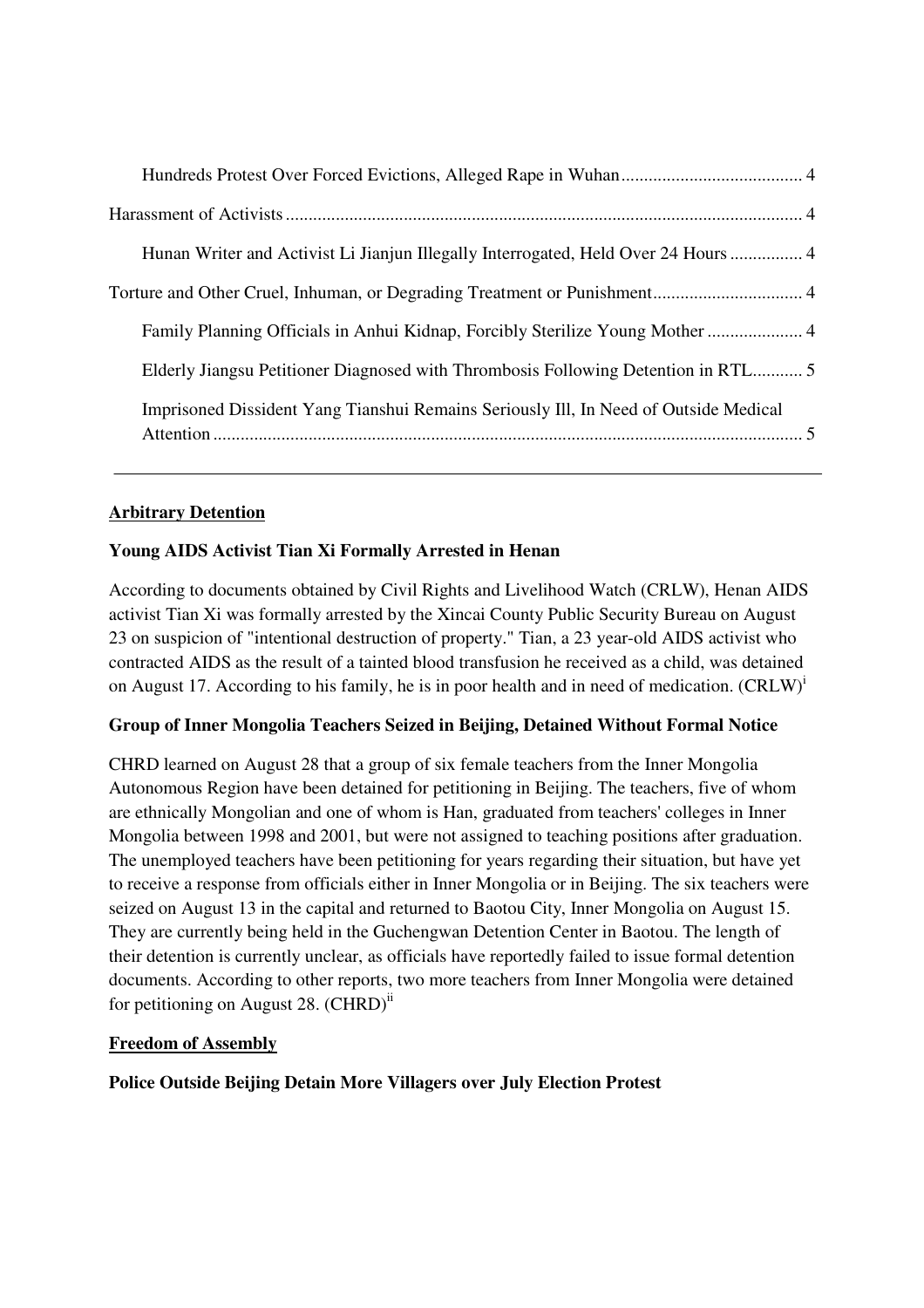On August 24, police from the Fangshan District Public Security Bureau burst into the Raolefu Village Committee building and detained four villagers. Raolefu Village, located on the outskirts of Beijing, was the site of a protest on July 27 over an alleged election disruption by local officials, and it is believed that the detention of the four villagers—election committee chief Liu Jinfu, election committee members Zhao Zhenjiang (赵振江) and Wang Jinshan (金山), and resident Chen Fuzhen (陈福振)—came as retaliation for their participation in media coverage of the July protest.

According to Civil Rights and Livelihood Watch, a total of 13 villagers were taken into custody as a result of the protests. Four have since been released, but nine remains in detention, some of whom have been formally detained on suspicion of "disturbing social order."  $(CRLW)^{11}$ 

#### **Freedom of Expression**

## **Fujian Netizen Fan Yanqiong Released on Medical Parole; Health Remains Extremely Poor**

On the morning of August 25, Fujian human rights defender Fan Yanqiong (范燕琼) was released from Fuzhou City Number Two Detention Center on medical parole. Fan's family had applied on nine occasions for her release on medical parole. Fan, who suffers from muscular dystrophy and has been confined to a wheelchair, also experienced a number of fainting spells while imprisoned brought on by heart disease. She remains in extremely poor health. At the moment, Fan plans to return to her hometown of Nanping County, Fujian Province to rest before seeking further treatment.

Fan was the last of three netizens to be released from prison after being convicted of "slander" in a widely-followed case in April 2010. Fan and her two co-defendants, Wu Huaying (吴华英) and You Jingyou (游精佑), were detained in the summer of 2009 after posting articles and video online urging government officials to investigate the alleged rape and murder of a young woman in Fujian Province. Their case became a cause célèbre among Chinese netizens and activists, and a crowd of over a thousand gathered to protest outside of the courthouse on the day their verdict was announced. (CHRD)<sup>iv</sup>

#### **Columns of Prominent Journalist Chang Ping Removed from Southern Media Newspapers**

On August 25, CHRD learned that prominent columnist and former deputy editor-in-chief of *Southern Metropolis Weekly* Chang Ping (长平) has had his columns cancelled by *Southern Weekend* and *Southern Metropolis Daily* newspapers. Chang, based in Guangzhou, confirmed the news in a Twitter posting, while another source reported that Chang's desk in the Southern Media Group offices had been removed. While the precise reason behind the move is not known, Chang Ping has written for years on social problems and "sensitive" issues, which has earned him the ire of government officials; a few days earlier, he had been called in for "tea" by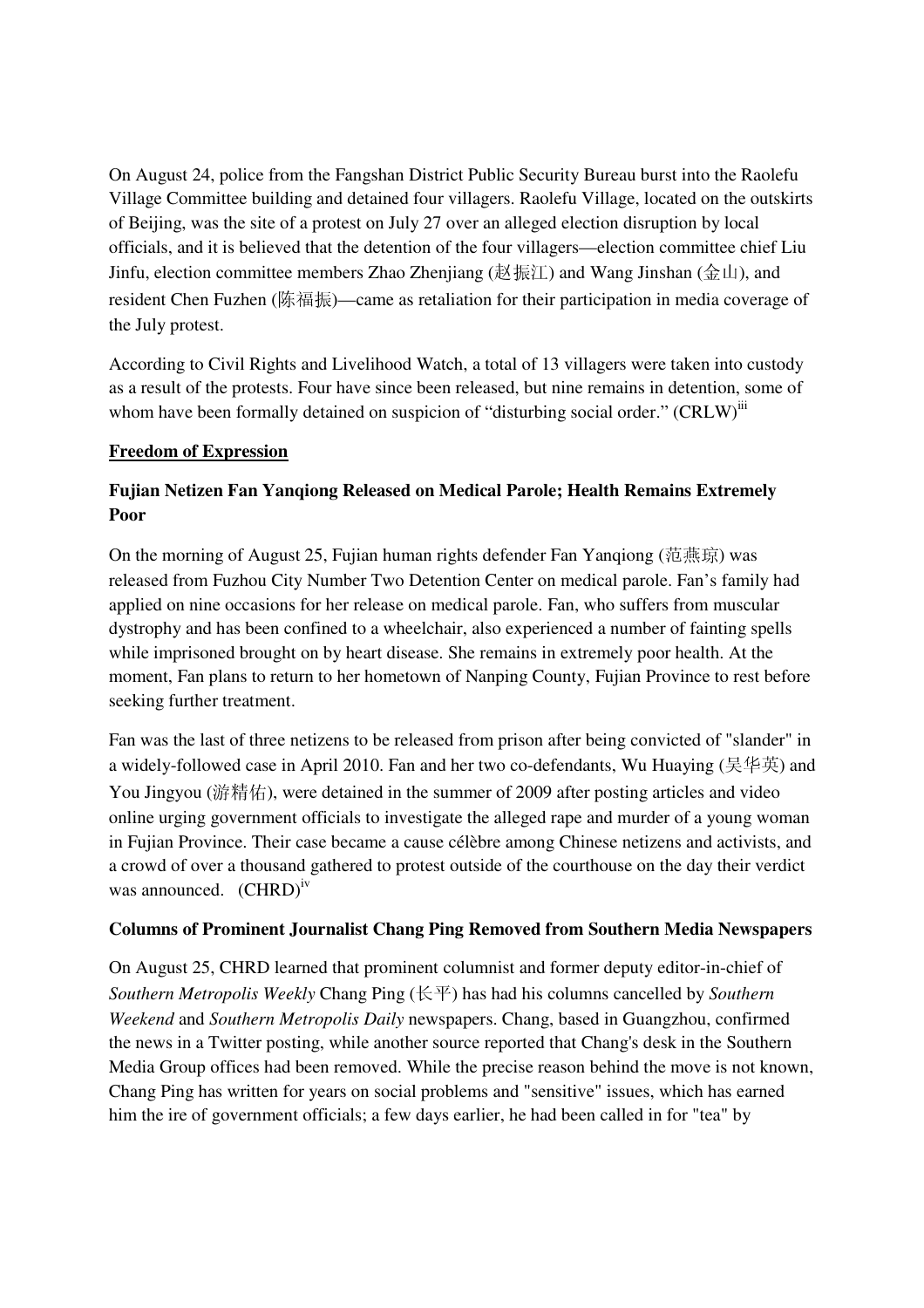National Security officers in Guangzhou. He was removed from his previous position as deputy editor-in-chief of *Southern Metropolis Weekly* in 2008 after writing an opinion piece on unrest in Tibet which was published on the *Financial Times*' Chinese website. (CHRD)<sup>v</sup>

### **Forced Eviction and Demolition**

#### **Hundreds Protest Over Forced Evictions, Alleged Rape in Wuhan**

According to a report by Civil Rights and Livelihood Watch, hundreds of Wuhan City, Hubei Province citizens took to the streets on the morning of August 30 to protest the forced demolition of their homes as well as the alleged rape of a young girl by demolition workers. Two protestors were seized by police, and remain in detention at the time of writing. According to the demonstrators, a young girl whose family lived in an area marked for redevelopment was raped on August 23 by a group of laborers employed by the demolition company; while police detained one suspect, the residents facing eviction who learned about the crime believed this to be an insufficient response. Local officials promised to meet with the concerned residents on August 26, but then failed to show up at the meeting. On August 30, when the officials finally met with the residents, the residents felt that the authorities were not taking the matter seriously enough, and staged a demonstration in response.  $(CRLW)^{vi}$ 

#### **Harassment of Activists**

### **Hunan Writer and Activist Li Jianjun Illegally Interrogated, Held Over 24 Hours**

CHRD learned on August 26 that Huaihua City, Hunan Province activist and freelance writer Li Jianjun (黎建军) was illegally held by local National Security officials for 26 hours between August 24 and 25. Li was seized shortly after leaving his apartment on the evening of August 24 and taken to a detention house in Zhijiang County, 30 kilometers from Huaihua. After being questioned there for a few hours, Li was transferred to a hotel by police, who continued to interrogate him. According to Li, the officers primarily questioned him about his involvement with "Hunan Citizens' Net Forum," an online discussion forum; his relationship with CHRD; his support for imprisoned activists, including Liu Xianbin (刘贤斌); and articles he had posted online, among other issues. Police did not produce any legal documents during the interrogation which might have justified their actions.  $(CHRD)^{Vii}$ 

#### **Torture and Other Cruel, Inhuman, or Degrading Treatment or Punishment**

### **Family Planning Officials in Anhui Kidnap, Forcibly Sterilize Young Mother**

On August 25, CHRD learned of the case of 23 year-old Li Hongmei (李红梅), a new mother who was kidnapped and subjected to forced sterilization by officials in Changfeng County, Anhui Province. Li, who gave birth to her first baby daughter on June 21, was kidnapped along with her child by family planning officials on July 15. When her family members contacted local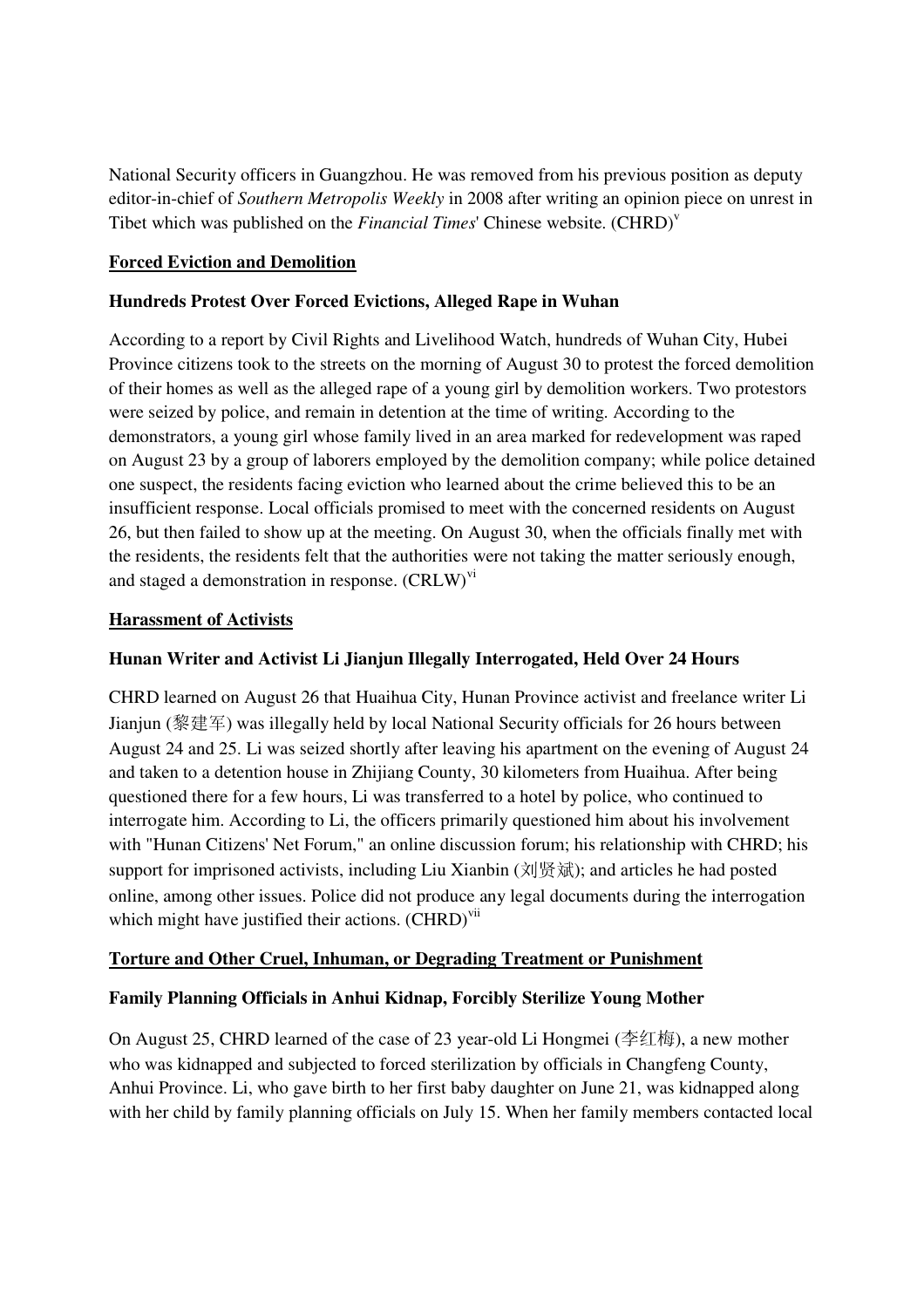officials regarding her disappearance, a quarrel broke out and Li's mother, Yang Yonglian (杨永  $\hat{\mathcal{F}}$ ) was seized by local police. She was later administratively detained 10 days for "obstructing" the carrying out of official duties." The family later learned that Li, who gave birth less than a month ago, had been taken to Shuangfeng Hospital, where family planning officials had held Li's baby to coerce her into signing an agreement consenting to the sterilization procedure. Li fell ill after the procedure, suffering from dizziness and chest pains, and remains hospitalized at the time of writing. (CHRD)<sup>viii</sup>

## **Elderly Jiangsu Petitioner Diagnosed with Thrombosis Following Detention in RTL**

CHRD learned on August 26 that 65 year-old Nantong City, Jiangsu Province petitioner Ji Guiying (吉桂英) has developed a serious medical condition as a result of heavy labor and inadequate medical treatment in the Nantong City Re-education through Labor (RTL) camp. Ji, a victim of forced eviction, was sent to RTL on April 9 of this year after she was detained during the annual meetings of the National People's Congress and the Chinese People's Political Consultative Conference allegedly for carrying a board filled with nails while petitioning (individuals who have suffered injustices have, in the past, used such boards to injure themselves as a means of protesting their fate). While in the camp, Ji developed edema in her legs and feet from long periods of performing manual labor while seated, and was repeatedly denied medical attention. When she was finally sent to a doctor, she was diagnosed with thrombosis, a potentially life-threatening condition. The RTL camp then released Ji on medical parole, reportedly because it feared being held responsible for Ji's medical expense or for her dying in the camp. Her family has already spent more than 30,000 RMB in medical fees, and she remains in poor health.  $(CHRD)^{ix}$ 

# **Imprisoned Dissident Yang Tianshui Remains Seriously Ill, In Need of Outside Medical Attention**

On August 26, CHRD obtained a copy of a letter written by imprisoned Nanjing City, Jiangsu Province democracy activist Yang Tianshui (杨天水) indicating he remains in poor health and in need of outside medical attention. According to the letter, which was dated June 8, 2010, Yang continues to suffer from tuberculosis, diabetes, rheumatism, and high blood pressure. He has been given some basic treatment by prison doctors but has not been allowed to seek specialized treatment as his condition has worsened. CHRD also learned that Yang has retained Beijing lawyers Li Baiguang (李柏光) and Liu Peifu (刘培福) to file an appeal on his behalf. Yang, a longtime dissident and author of numerous political essays, is currently serving a 12-year prison sentence handed down in 2006 for "inciting subversion of state power." (CHRD) $<sup>x</sup>$ </sup>

### *Editors: David Smalls and Lin Sang*

News updates from CHRD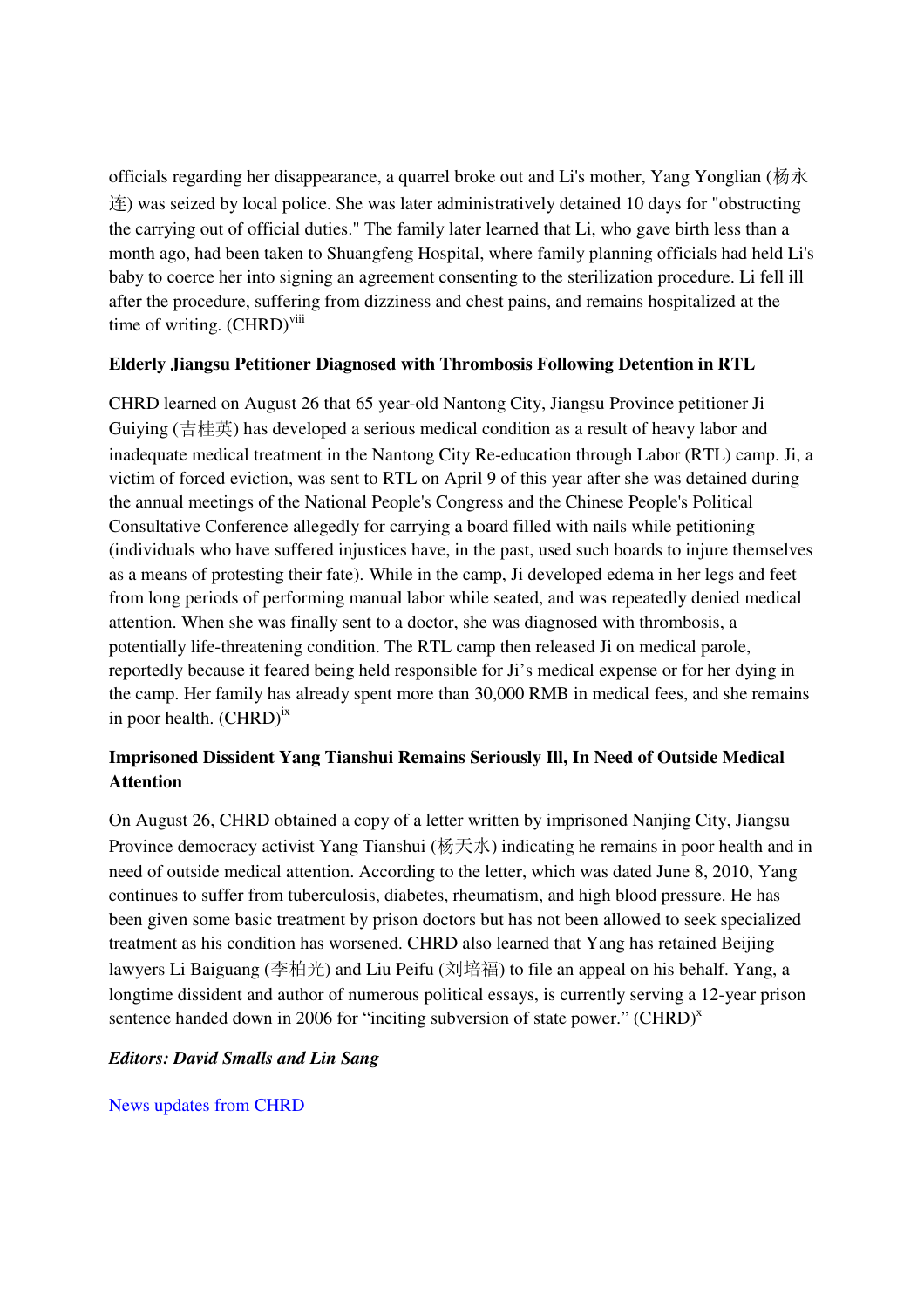#### Annual Report on the Situation of Human Rights Defenders in China (2009)

Chinese Human Rights Defenders (CHRD) is a China-based, non-political, non-governmental network of grassroots and international activists promoting human rights and empowering grassroots activism in China. CHRD's objective is to support human rights activists in China, monitor human rights developments, and assist victims of human rights abuses. CHRD advocates approaches that are non-violent and based on rule of law. CHRD conducts research, provides information, organizes training, supports a program of small grants to human rights activists and researchers, and offers legal assistance.

*Chinese Human Rights Briefing* (CHRB) is a newsletter providing the latest information on China's human rights developments. Our information originates from Chinese human rights defenders and groups at the grassroots. CHRD is responsible for all information published in CHRB. CHRB is available in both daily and weekly format, and the latter is available on our website.

Please feel free to use CHRD information, and please attribute it to CHRD when you do so.

-

<sup>i</sup> "AIDS Activist Tian Xi Formally Arrested" (河南艾滋病维权人士田喜被执行逮捕(图)), August 24, 2010, http://news.boxun.com/news/gb/china/2010/08/201008241728.shtml

ii "Students from Inner Mongolia Teachers' Colleges 内蒙古师范生因工作问题上访被拘,待业生发出紧急信), August 28, 2010, http://www.peacehall.com/news/gb/china/2010/08/201008282120.shtml

iii "Four More Detained in Raolefu Village, on the Outskirts of Beijing; Elected Village Chief Among 13 Now in Detention" (京郊饶乐府选举门再抓四人 选委会主任等十三人被抓), August 24, 2010, http://news.boxun.com/news/gb/china/2010/08/201008242019.shtml

iv "Fujian Activist Fan Yanqiong Obtains Release on Medical Parole" (福建维权人士范燕琼获保外就医), August 25, 2010, http://news.boxun.com/news/gb/china/2010/08/201008251221.shtml

v "Famous Media Figure Chang Ping Once Against Silenced" (著名媒体人士长平再次被封杀(图)), August 25, 2010, http://news.boxun.com/news/gb/china/2010/08/201008251012.shtml

vi "Rape of Young Girl in Whuan by Demolition Workers Leads to Mass Protest" (武汉少女遭拆迁人员轮奸引发 民众大规模堵路), August 30, 2010, http://news.boxun.com/news/gb/china/2010/08/201008302141.shtml

vii "Hunan Activist Li Jianjun Illegally Summoned" (湖南维权人士黎建军被非法传唤), August 26, 2010, http://news.boxun.com/news/gb/china/2010/08/201008262332.shtml

viii "Anhui Family Planning Cadres Kidnap Mother and Daughter, Force Sterilization, and Detain Relative" (安徽计 划生育干部绑架妇婴做绝育手术并拘留家属(图)), August 25, 2010, http://news.boxun.com/news/gb/china/2010/08/201008251347.shtml

<sup>ix</sup> "Ji Guiying, of Nantong, Falls Ill after Suffering Mistreatment in Re-education through Labor" (南通吉桂英因上 访被劳教受虐患重病(图)), August 26, 2010, http://news.boxun.com/news/gb/china/2010/08/201008261320.shtml